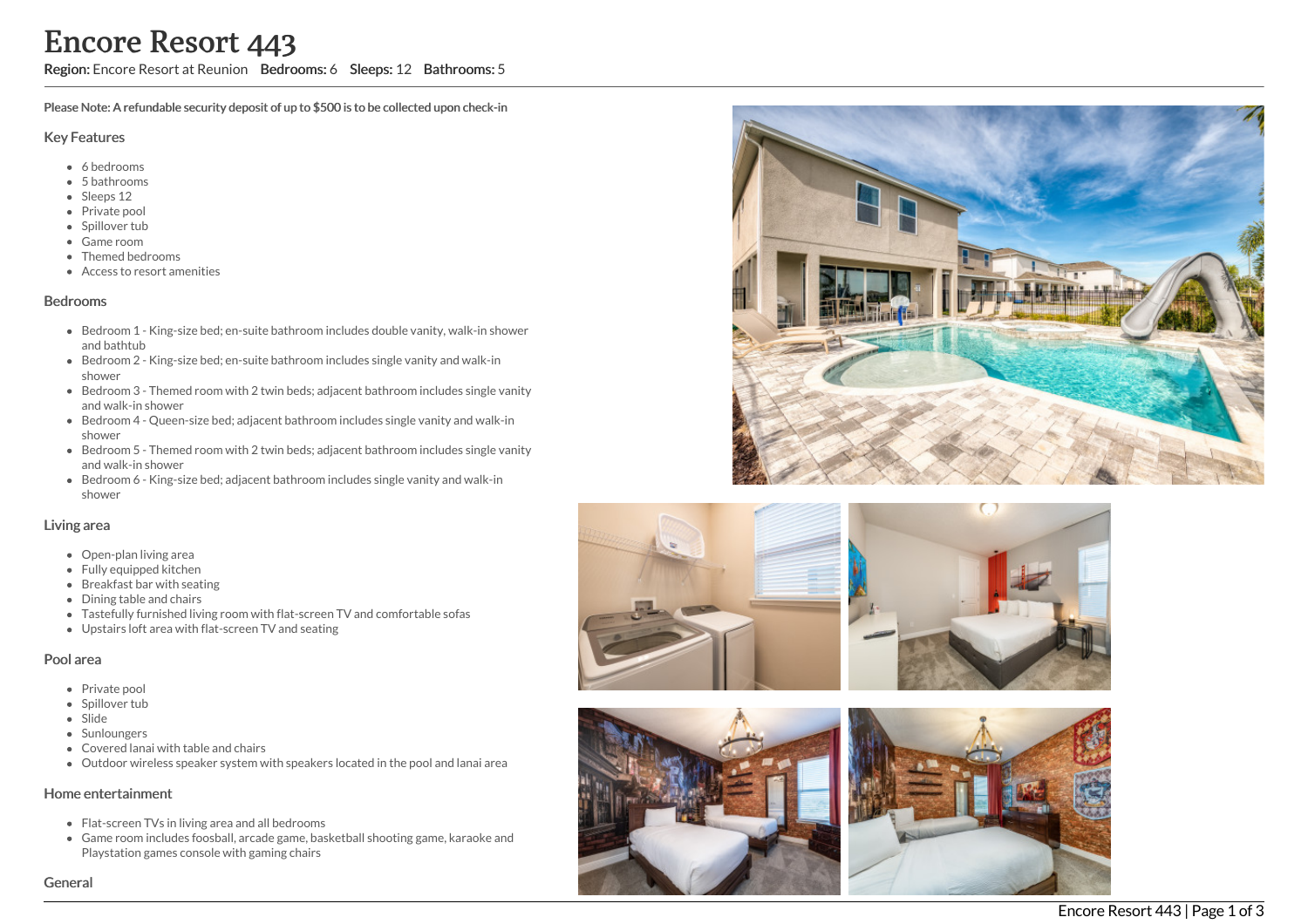- Air conditioning throughout
- Complimentary wifi
- $\bullet$  Bedding and towels included
- Private parking

### Laundry room

- Washer and dryer
- $\bullet$  Iron and ironing board

# Children's equipment available for hire

- Crib
- Stroller
- $\bullet$  High chair
- Pack and play

# Places of interest

- Golf courses 4 miles
- Supermarket 2 miles
- Shopping mall 4 miles
- Disney World 7 miles
- Seaworld 14 miles
- Universal Studios 20 miles
- Legoland 30 miles
- Airport 26 miles
- Beaches 75 miles